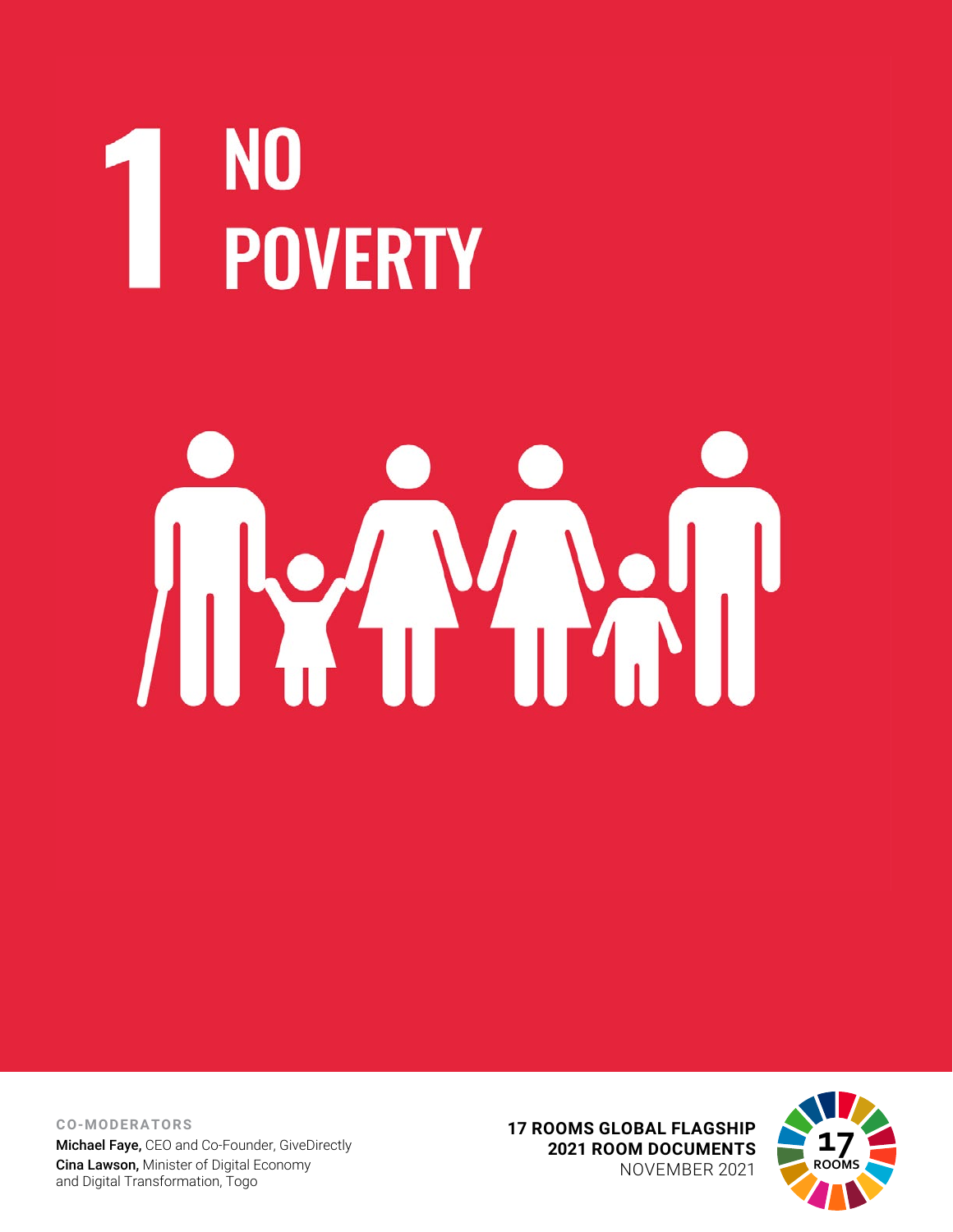This document was produced by Room 1, a working group for Sustainable Development Goal 1 on No Poverty, that convened as part of the annual 17 Rooms global flagship process in 2021. The [17 Rooms initiative](https://www.brookings.edu/project/17-rooms/) is co-hosted by the Center for Sustainable Development at The Brookings Institution and The Rockefeller Foundation. Each Room, one per SDG, was asked to identify actionable priorities that can be advanced by the end of 2022 to improve some component of 2030 outcomes for its respective Goal. Corresponding documents prepared by the other flagship Rooms are available [here](http://www.brookings.edu/17rooms2021www.brookings.edu/17rooms2021www.brookings.edu/17rooms2021www.brookings.edu/17rooms2021www.brookings.edu/17rooms2021www.brookings.edu/17rooms2021www.brookings.edu/17rooms2021), alongside a synthesis report prepared by the 17 Rooms secretariat.

Modeled on the success of NOVISSI, initiated by the Togolese Government to support its vulnerable people during Covid-19, Room 1 is supporting the launch of MobileAid, an initiative to build digital infrastructure for instant, scalable, adaptive, and well-targeted cash programs that are ready to respond immediately following the next crisis.

MobileAid has the potential to transform global aid delivery, but success depends on putting beneficiaries' well-being and preferences at the forefront of program design & execution. This document lays out 12 guiding principles specifically for government-led digital cash programs and is intended as an actionable checklist for maximizing the impact of digital cash delivery.

**Authors:** Anir Chowdhury, Stefan Dercon, Michael Faye, Jacquelline Fuller, Gargee Ghosh, Sean Kampondeni, Elizabeth Kellison, Homi Kharas, Alexia Latortue, Cina Lawson, Ralph Mupita, Michal Rutkowski, Rodrigo Salvado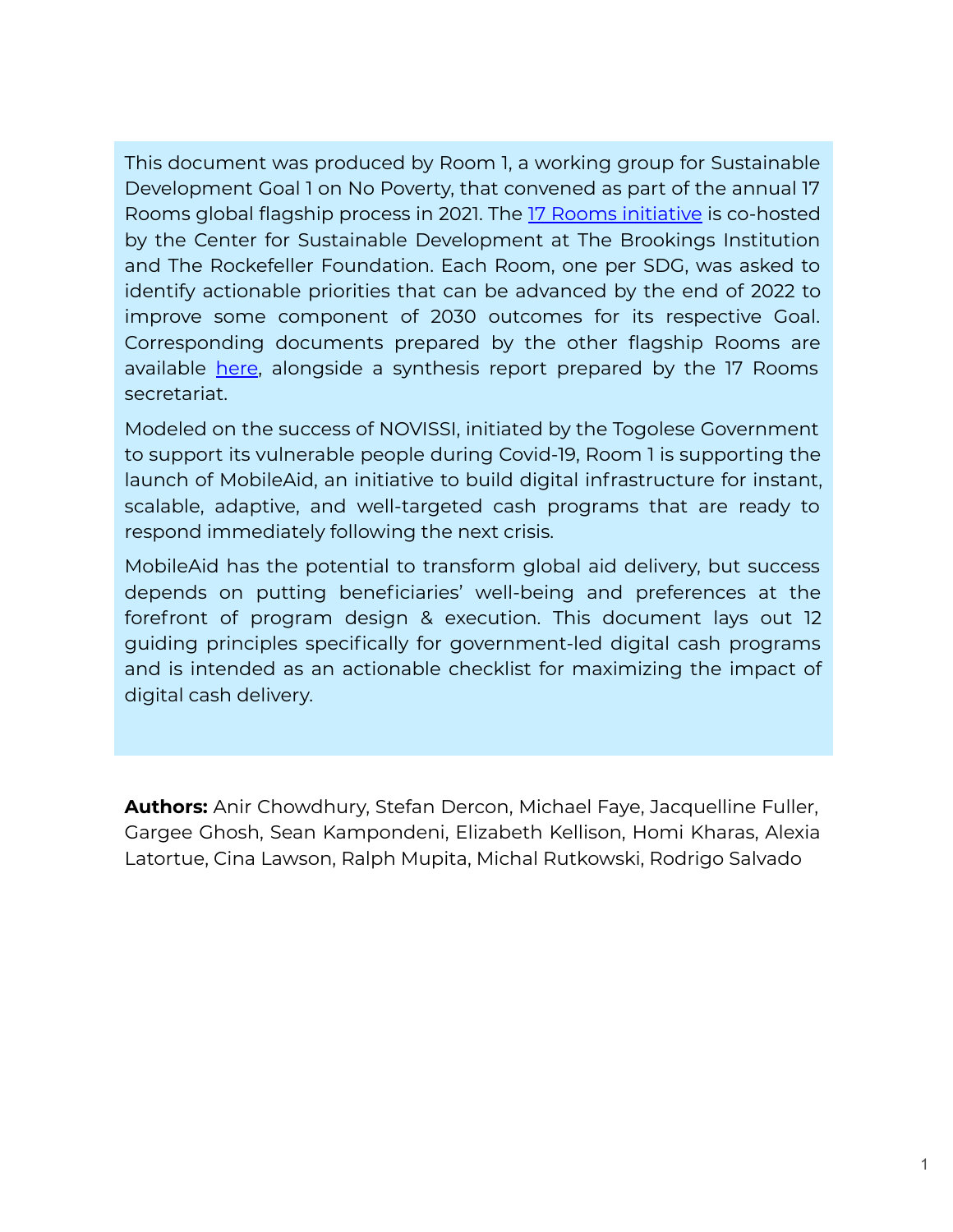#### **Background**

The economic & societal devastation of COVID-19 has affected the livelihoods of the most vulnerable disproportionately, [pushing millions](https://www.brookings.edu/wp-content/uploads/2021/06/Extreme-poverty-during-the-time-of-COVID-19.pdf) [into poverty](https://www.brookings.edu/wp-content/uploads/2021/06/Extreme-poverty-during-the-time-of-COVID-19.pdf). It has also exposed limitations in the delivery systems for crisis response and social protection. During the pandemic, cash-based measures have been planned or implemented in [186 countries,](https://documents1.worldbank.org/curated/en/281531621024684216/pdf/Social-Protection-and-Jobs-Responses-to-COVID-19-A-Real-Time-Review-of-Country-Measures-May-14-2021.pdf) but the scale of the crisis provided challenges to quick, effective delivery.

#### **Our opportunity**

Today, we have an opportunity to establish digital infrastructure for instant, scalable, adaptive, and well-targeted cash programs, which are ready to respond immediately following the next crisis. Togo's NOVISSI program is an example of what is possible: amid the pandemic, Togo developed a robust and adaptable system to deliver instant cash transfers to almost a quarter of its adult population, harnessing mobile payments, data-driven methods for targeting & monitoring, and digital means for enrollment.

#### **Why now?**

COVID-19 has created political and policy momentum to digitally transform cash delivery systems. This momentum is driven both by the sheer magnitude of the crisis, and by

the proof points from the success stories which have made tangible the benefits of digitization.

Moreover, technological advances, including the rise of mobile money networks, advances in data science / machine learning, and new finance and insurance vehicles, have for the first time made instant, fully digital cash transfers possible at scale.

### **Guiding principles**

Digital cash infrastructure & programs have the potential to transform global aid delivery, but success depends on putting beneficiaries' well-being and preferences at the forefront of program design & execution.

Important guidance has been published on this topic, including the UN Principles for Responsible Digital Payments. This document intends to add to this important conversation by laying out 12 guiding principles specifically for government-led digital cash programs that put the beneficiaries of aid first.

It includes perspectives and insights from governments, development banks, philanthropies, private & non-profit experts, and is intended as an actionable checklist for global leaders to maximize the impact of digital cash delivery.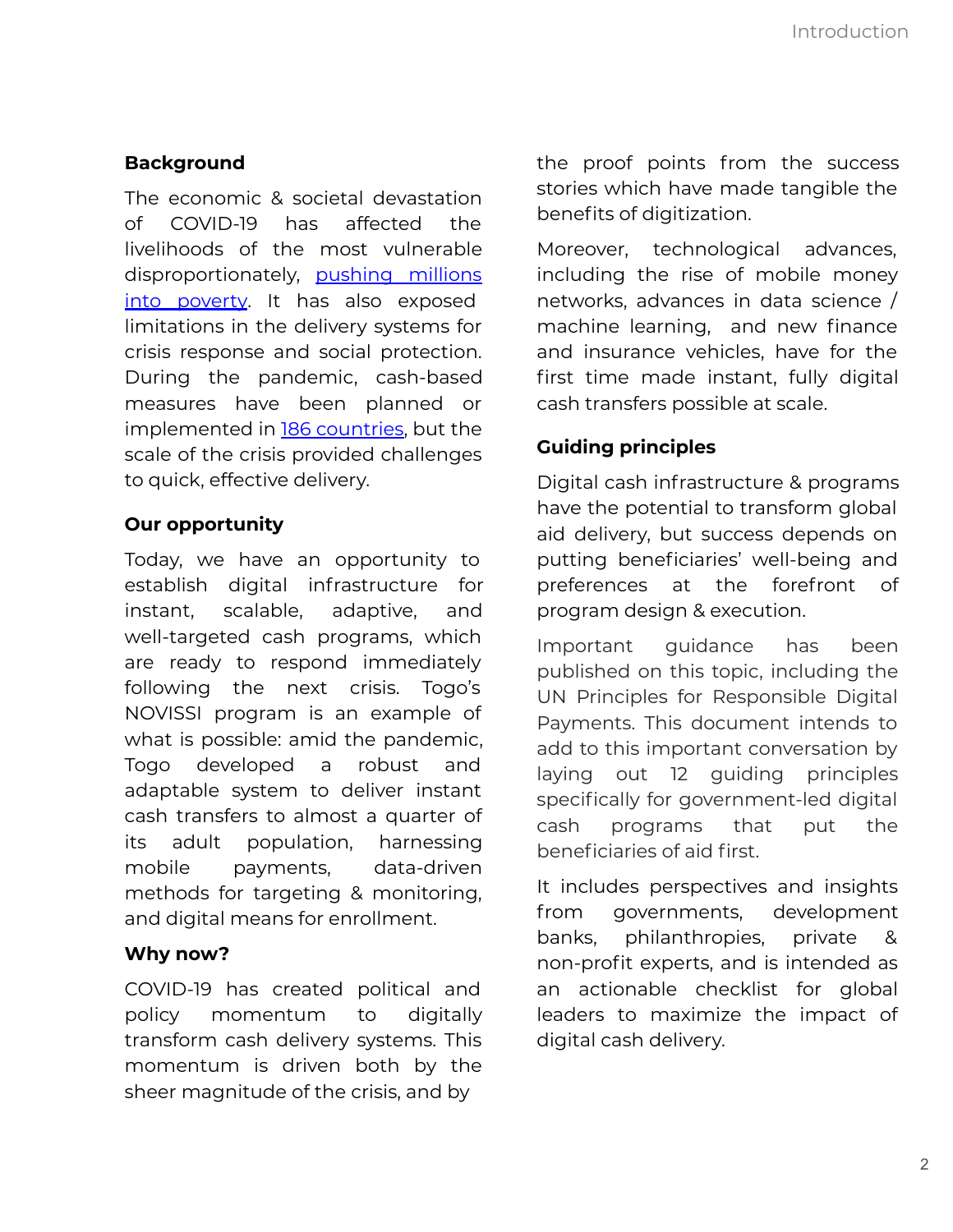| <b>ACCURACY &amp;</b><br><b>INCLUSIVITY</b> | 1.<br>2.                      | Targeting & enrollment <i>infrastructure</i> is prepositioned and<br>able to rapidly expand social protection rosters in anticipation of<br>a crisis or on short notice<br>Each component is designed with a gender intentional lens,<br>and ensures other vulnerable groups (e.g., disabled, youth) are<br>equitably included                          |
|---------------------------------------------|-------------------------------|---------------------------------------------------------------------------------------------------------------------------------------------------------------------------------------------------------------------------------------------------------------------------------------------------------------------------------------------------------|
| <b>EFFICIENCY</b>                           | 3.<br>4.                      | Service delivery is <b>transparent and fast</b><br>System exists to <b>minimize fraud / leakage</b> , including use of<br>biometric ID when appropriate                                                                                                                                                                                                 |
| <b>SAFEGUARDING</b>                         | 5.<br>6.<br>7.                | Systematic <b>discrimination isn't perpetuated</b> by the program,<br>including via inequitable or biased tech, or political patronage<br>Appropriate <b>data protection</b> and privacy standards are in place<br>Open communication channels address grievances, offer<br>training, & collect feedback for iterative, human-centered design           |
| <b>SYSTEMS</b><br><b>STRENGTHENING</b>      | 8.<br>9.                      | Systems are <b>well documented</b> , auditable and replicable<br>Transparent third parties provide reports on reach, results, and<br>impact for shared learnings                                                                                                                                                                                        |
| <b>ENABLING</b><br><b>ECOSYSTEM</b>         | 10 <sub>1</sub><br>11.<br>12. | Program is <b>government led</b> and integrated with existing social<br>protection programs where possible<br>Local regulators create a transparent regulatory environment<br>that enables clear compliance with safeguarding protections<br>Program design allows for layering of <b>additional digital</b><br>financial services over the longer term |

Principles 1 - 9 are specific to each MobileAid project, while Principles 10 - 12 involve the country's broader ecosystems (regulatory, financial, technological, etc.)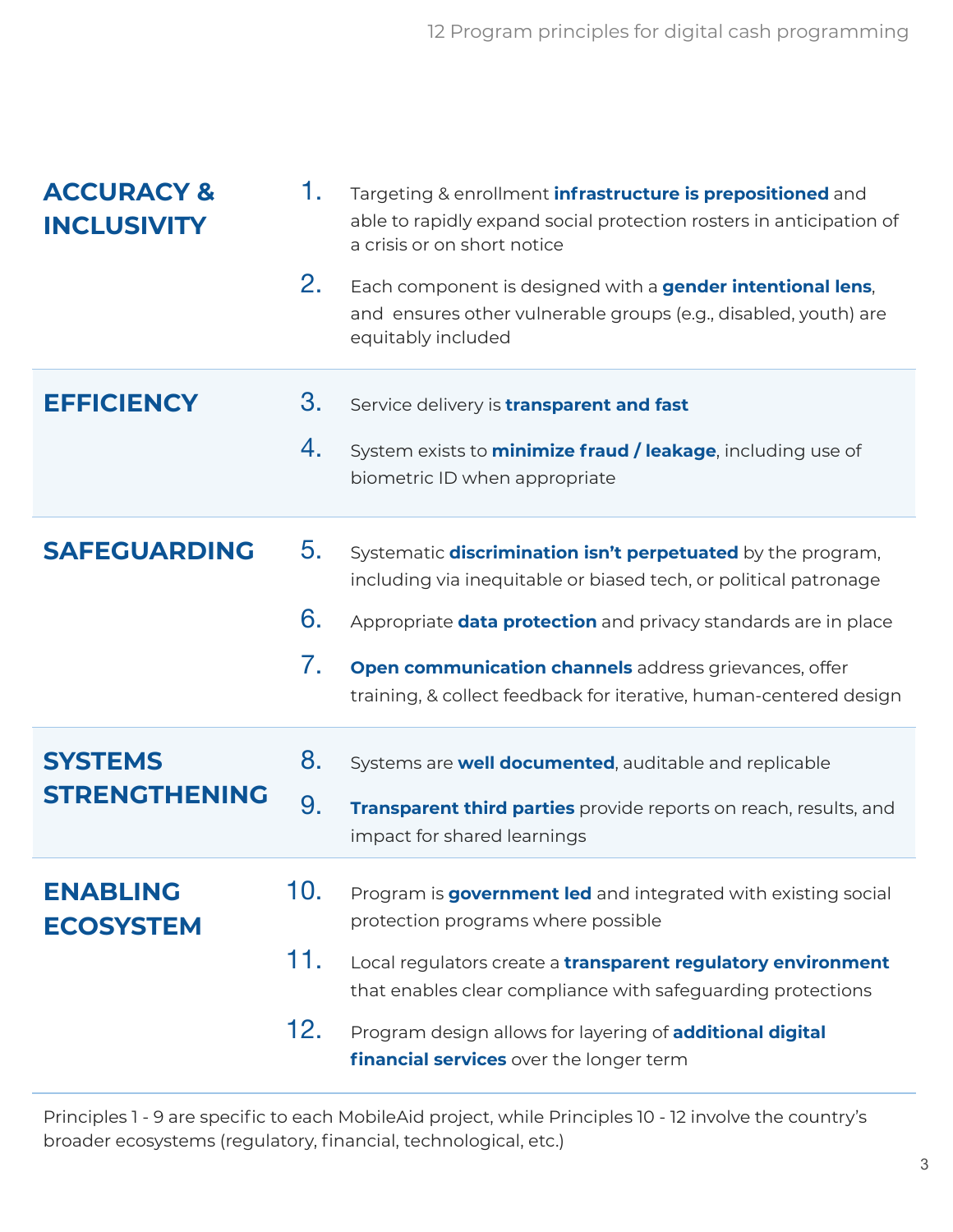# **ACCURACY & INCLUSIVITY**

Targeting & enrollment **infrastructure is prepositioned** and able to rapidly expand social protection rosters in anticipation of a crisis or on short notice

**Contactless Targeting:** At least 1 digital model is used to target beneficiaries (safety net wait list expansion, A.I. satellite & cell-data etc.) in addition to pre-existing, in-person methods

**Contactless Enrollment: At least 1 digital enrollment** method is provided for beneficiaries to register for the program contactlessly (SMS, phone, USSD. etc.)

Each component is designed with a **gender intentional lens**, & ensures other vulnerable groups are equitably included 2

for marginalized groups to access the social safety net Targeted support services are provided to help beneficiaries (i) acquire mobile phones or SIM cards, (ii)

navigate forms (if digitally illiterate), (iii) select a trustee

to cash-out for them if needed

**Multiple pathways**, digital & non-digital, are provided

# **EFFICIENCY**

1

Service delivery is **transparent and fast** 3

System exists to **minimize fraud / leakage**, including use of biometric ID when appropriate 4

**Transparency:** Costs are fully transparent & documented, without separate funds for program costs

**Speed:** For contactless models, beneficiaries are paid on the same day as enrollment

**Biometric ID:** National biometric ID system is used to verify beneficiary identity when possible

**Automated ID verification: Pre-payment sanctions** screens, name de-duplication checks, & verification of names against mobile network operator data run for all beneficiaries

✓ **Audit trail:** Beneficiary relationship management has a digital audit trail so all sensitive data changes can be traced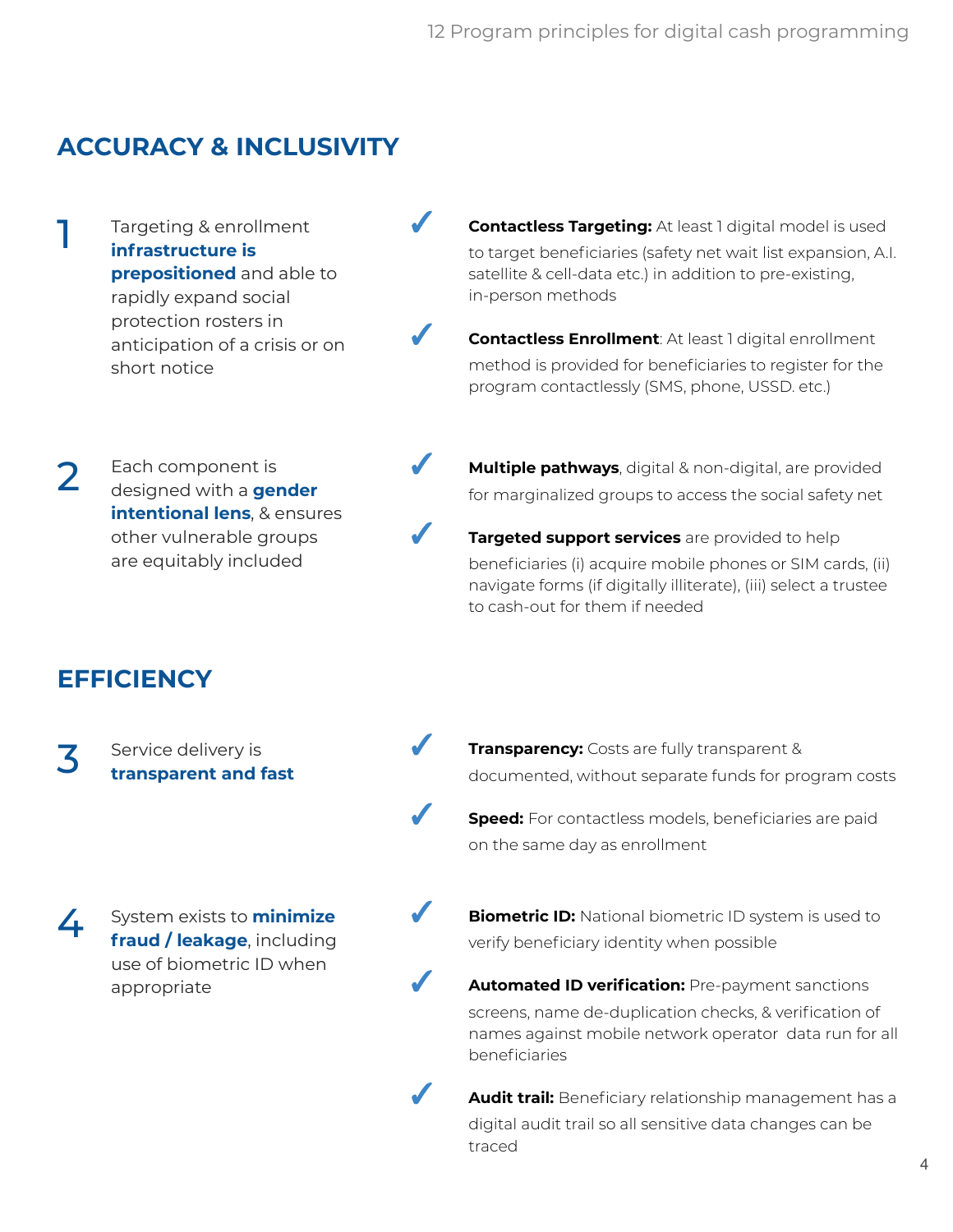# **SAFEGUARDING**

Systematic **discrimination isn't perpetuated** by the program, including via inequitable or biased tech, or political patronage 5

> Appropriate **data protection** and privacy standards are in place

6

7

**Open communication channels** address grievances, offer training, & collect feedback for iterative, human-centered design

**Systematic & broad-based outreach: Program info is** disseminated via community meetings, SMS, and radio, with local leaders engaged as program ambassadors

- Up-to-date data: Machine learning algorithm are retrained with updated data (frequency specified by auditor/academic expert)
- **Beneficiary consent** obtained with opt-out option at any point + follow-ups to measure comprehension
- Limited data access: Eligible list is created after enrollment & data consent, and deleted after the program ends; individuals' data is analyzed behind an mobile network operator firewall
- **External review & legal protections: License** agreements are in place to protect data & code usage; if legislation is missing, external advisors must approve data protection & privacy standards for the program
- **Grievance reporting & investigation: Toll-free hotline** with response service level agreements provided for inbound reports / questions, and a firewalled audit team (separate office with confidential staff identities) investigates reports
- **Staff & Beneficiary trainings:** Staff are trained on code of conduct, safeguarding, anti-bribery, anti-corruption, whistleblowing, & case management; beneficiaries receive mobile money safeguarding / digital literacy education
- 

#### **Community feedback for iterative design:**

Communities participate in focus groups, 1:1 interviews, & provide SMS feedback for the program design phase; satisfaction surveys are run throughout execution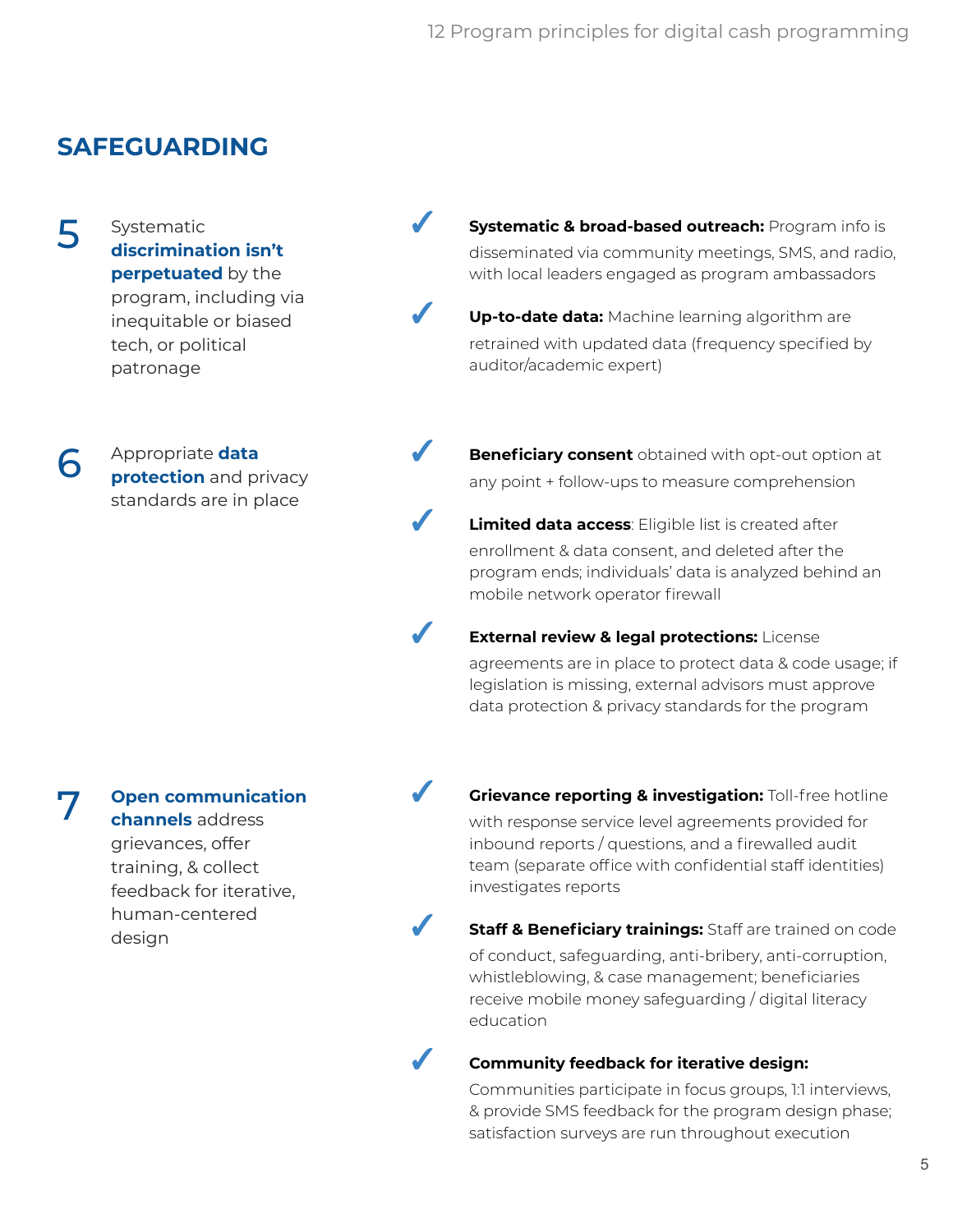# **SYSTEMS STRENGTHENING**

Systems are **well documented**, auditable and replicable

**Transparent code:** Code is fully documented and readable by future implementers

**■ External advisory council** governs the use of new tech and reviews audits on program process, tech, & financials

## 9

8

#### **Transparent third**

**parties** provide reports on reach, results, and impact for shared learnings



✓ **Public documentation:** Best practices and program learnings are documented and shared publicly by third party reviewers

> **Public learning forums:** Public talks, roundtables and conferences are hosted to drive promulgation of documented best practices and learnings